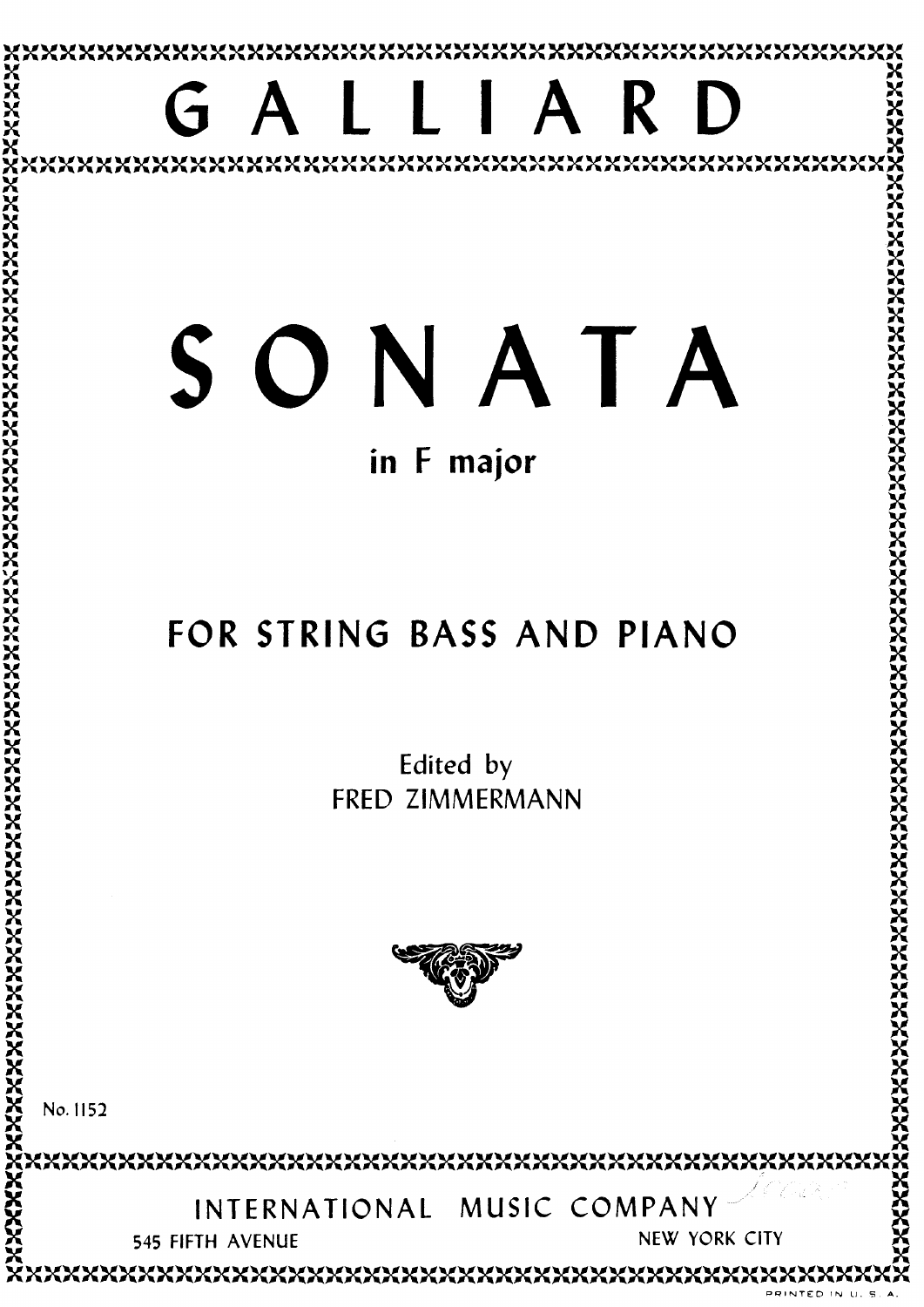### SONATA

```
BASS
```
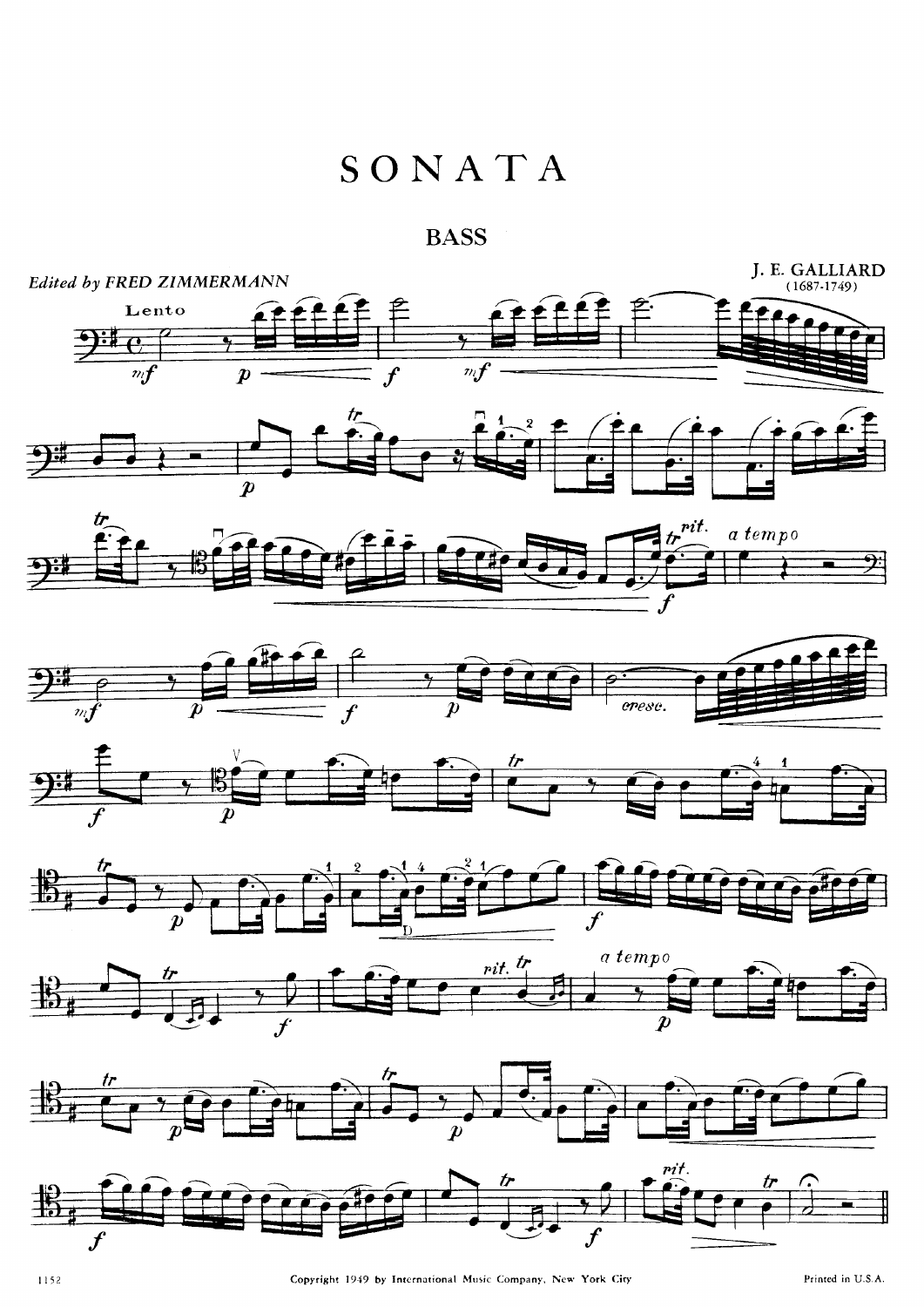**BASS** 















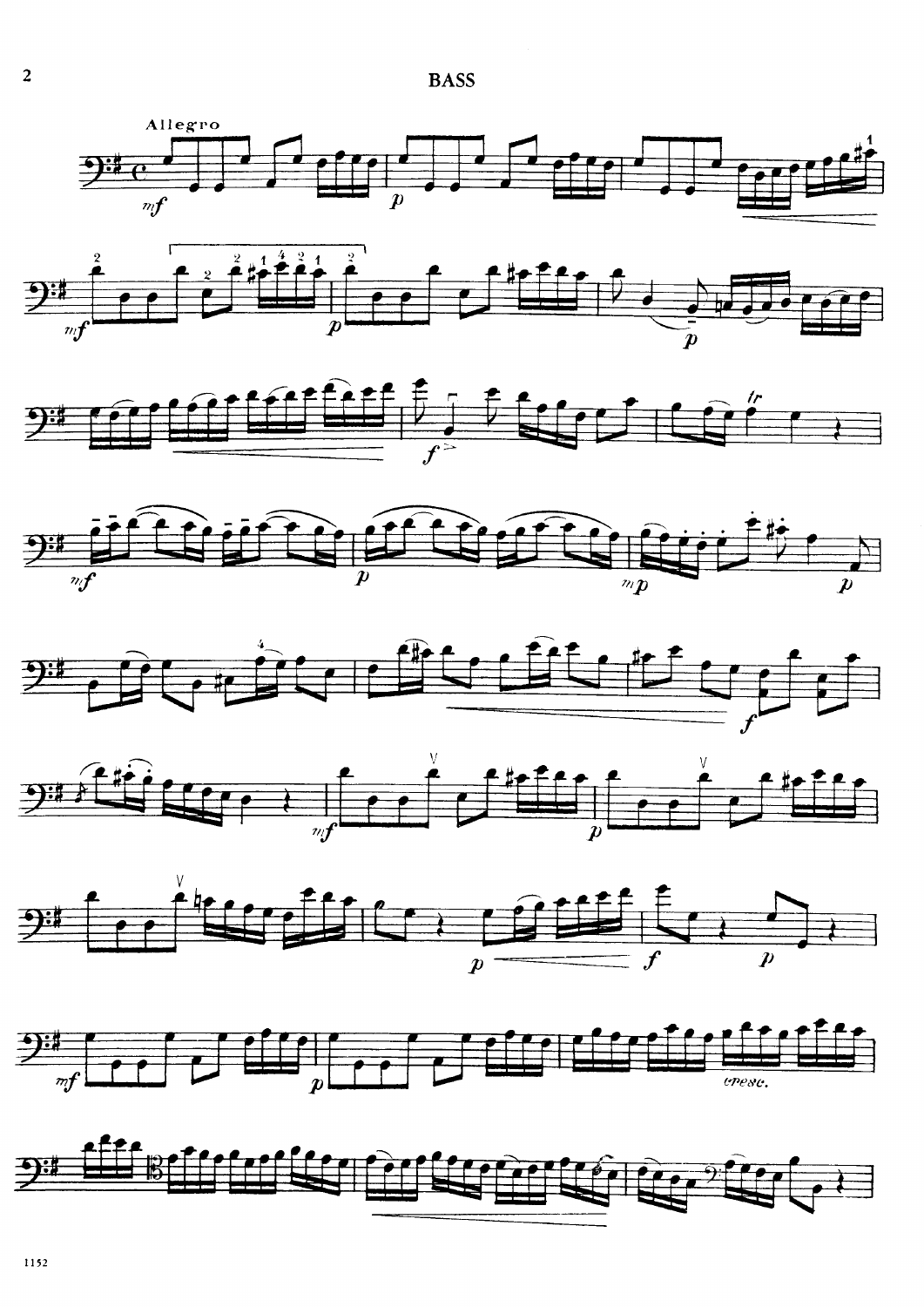**BASS** 

















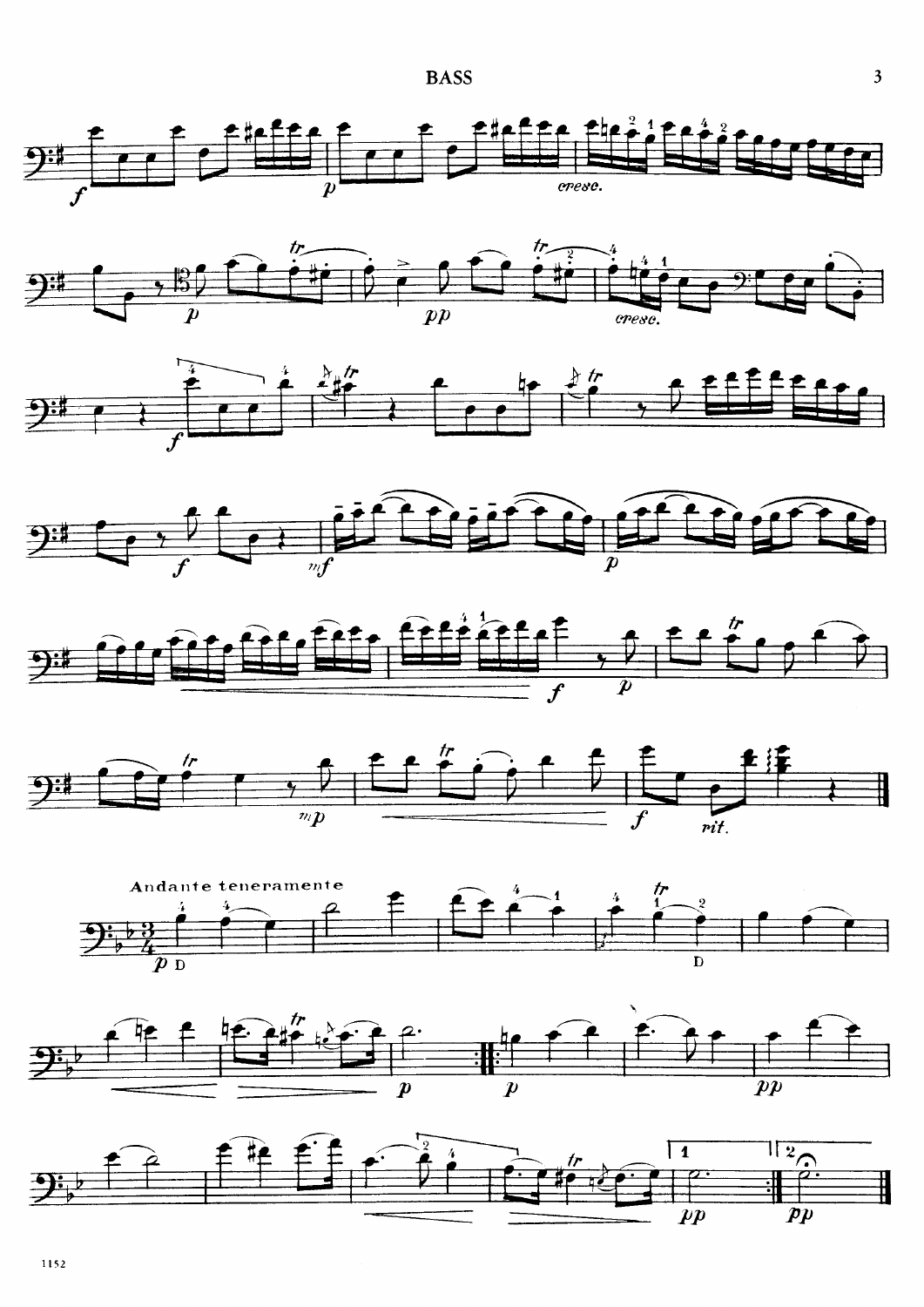**BASS** 

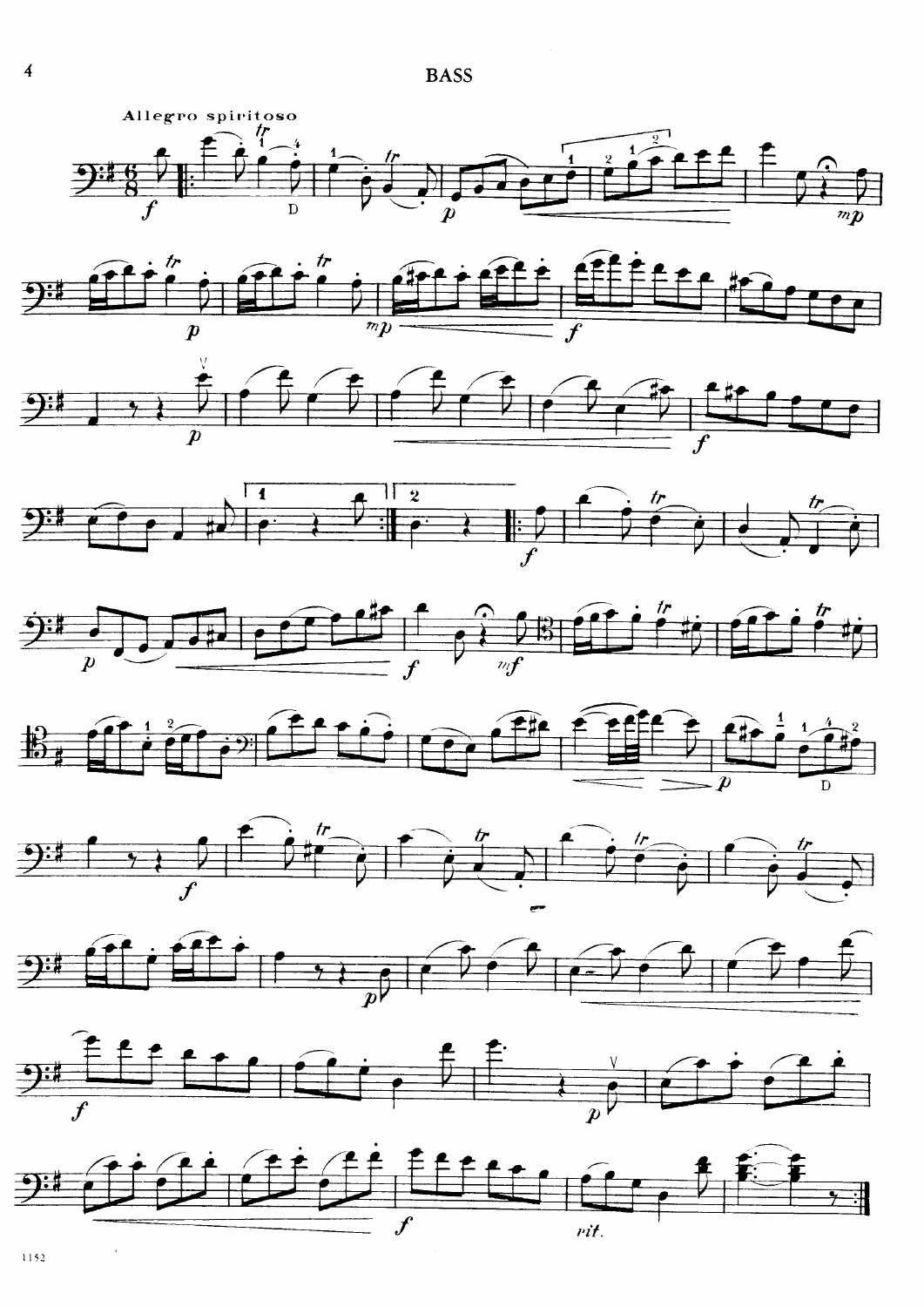SONATA



1152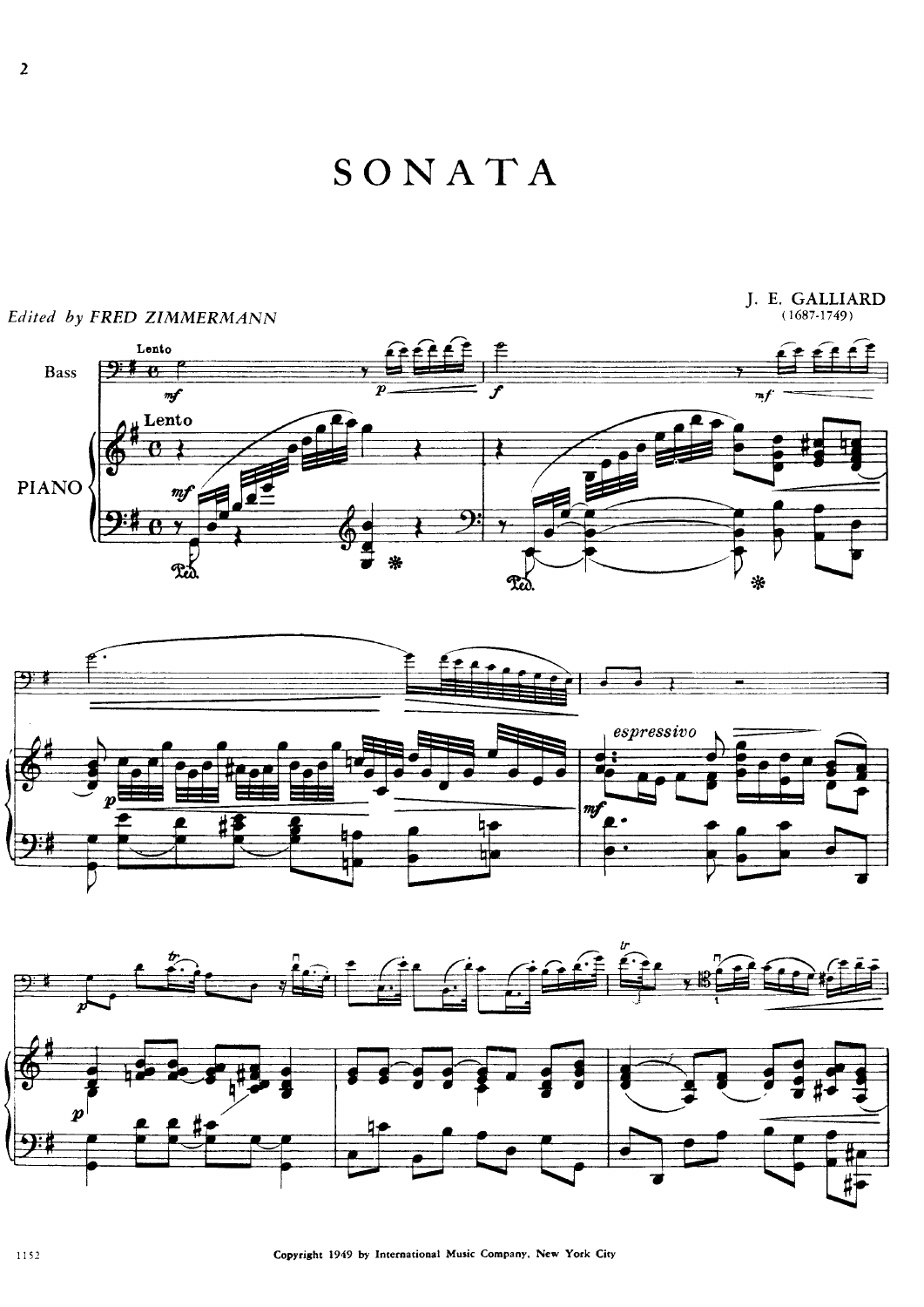





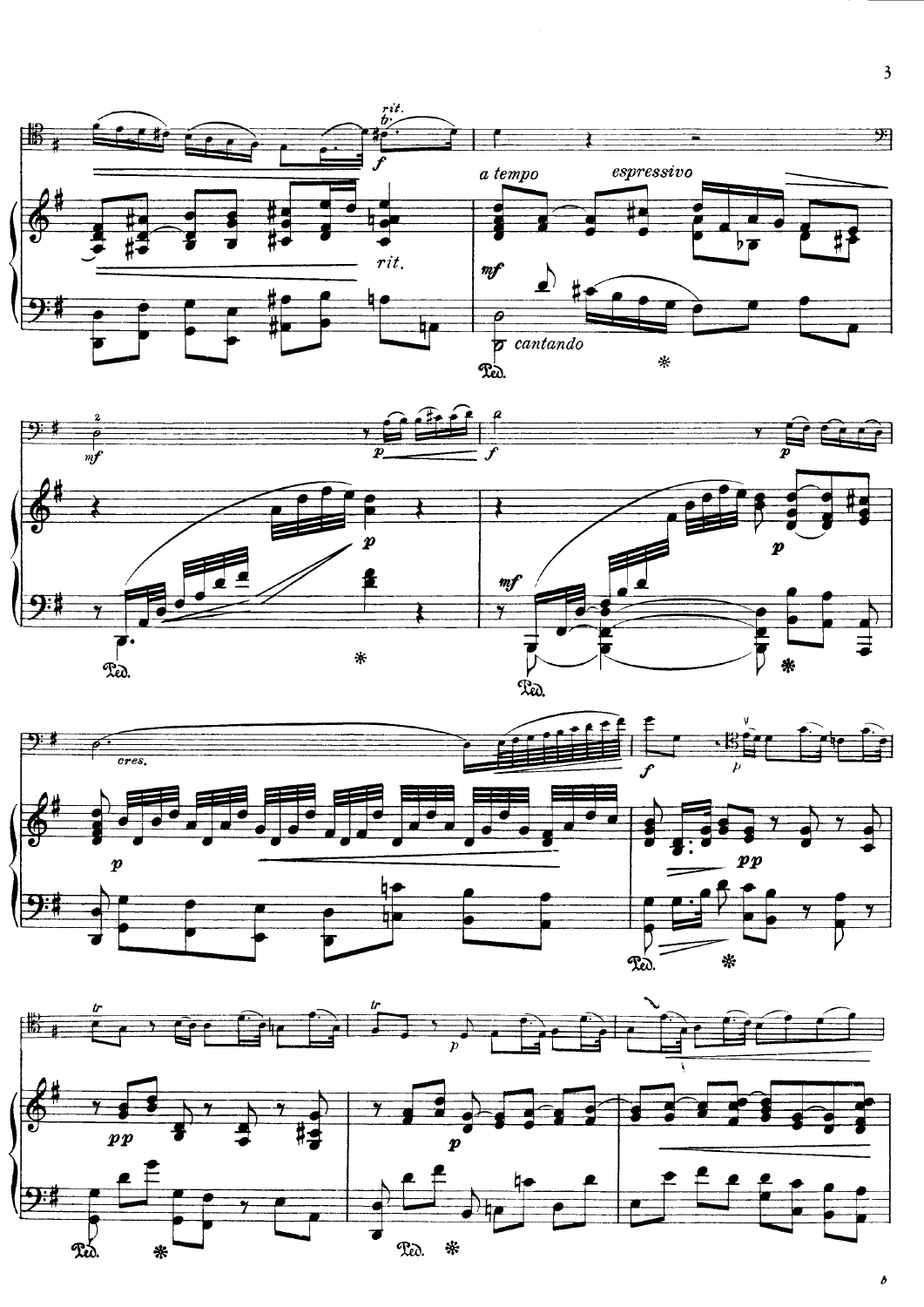





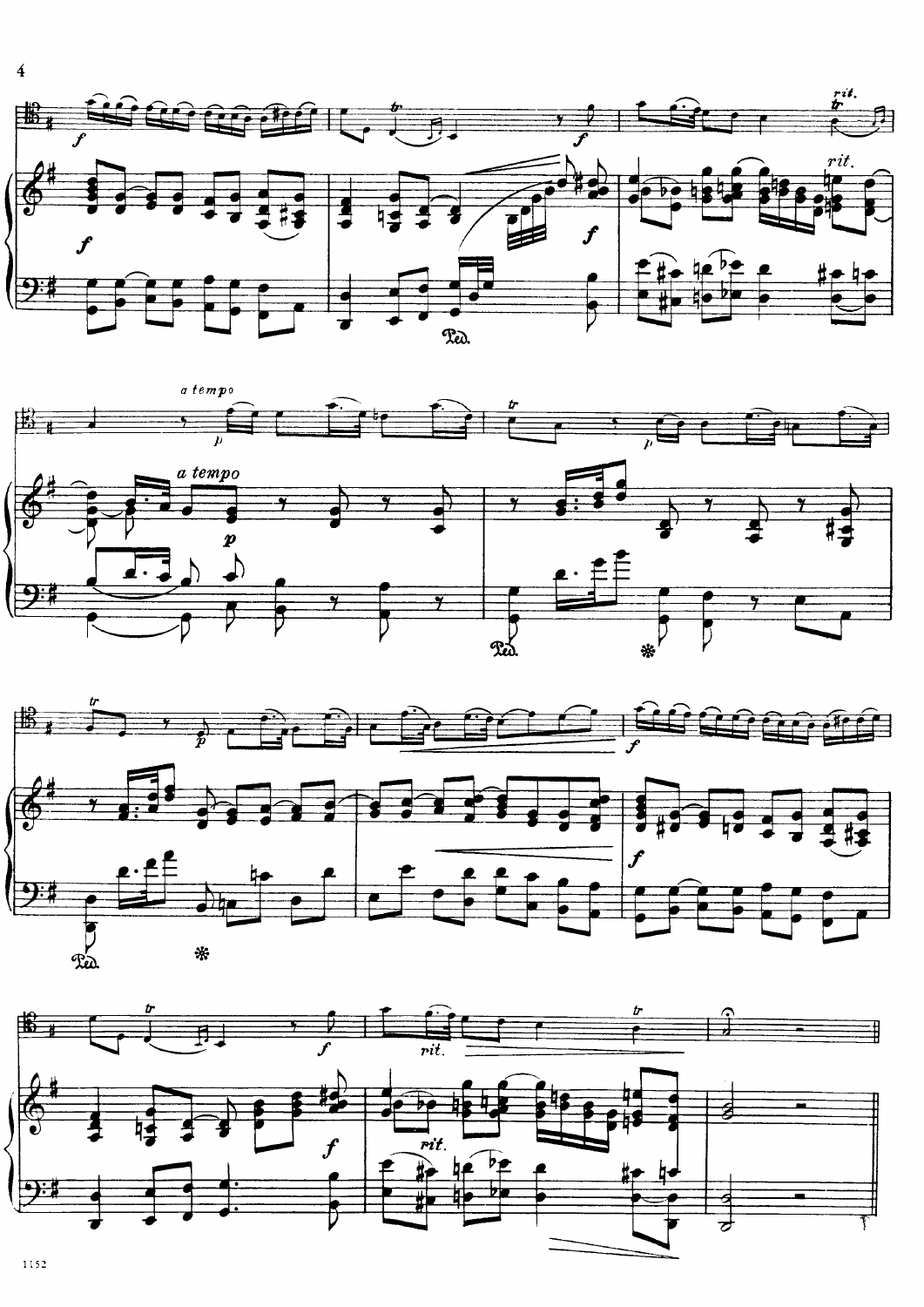





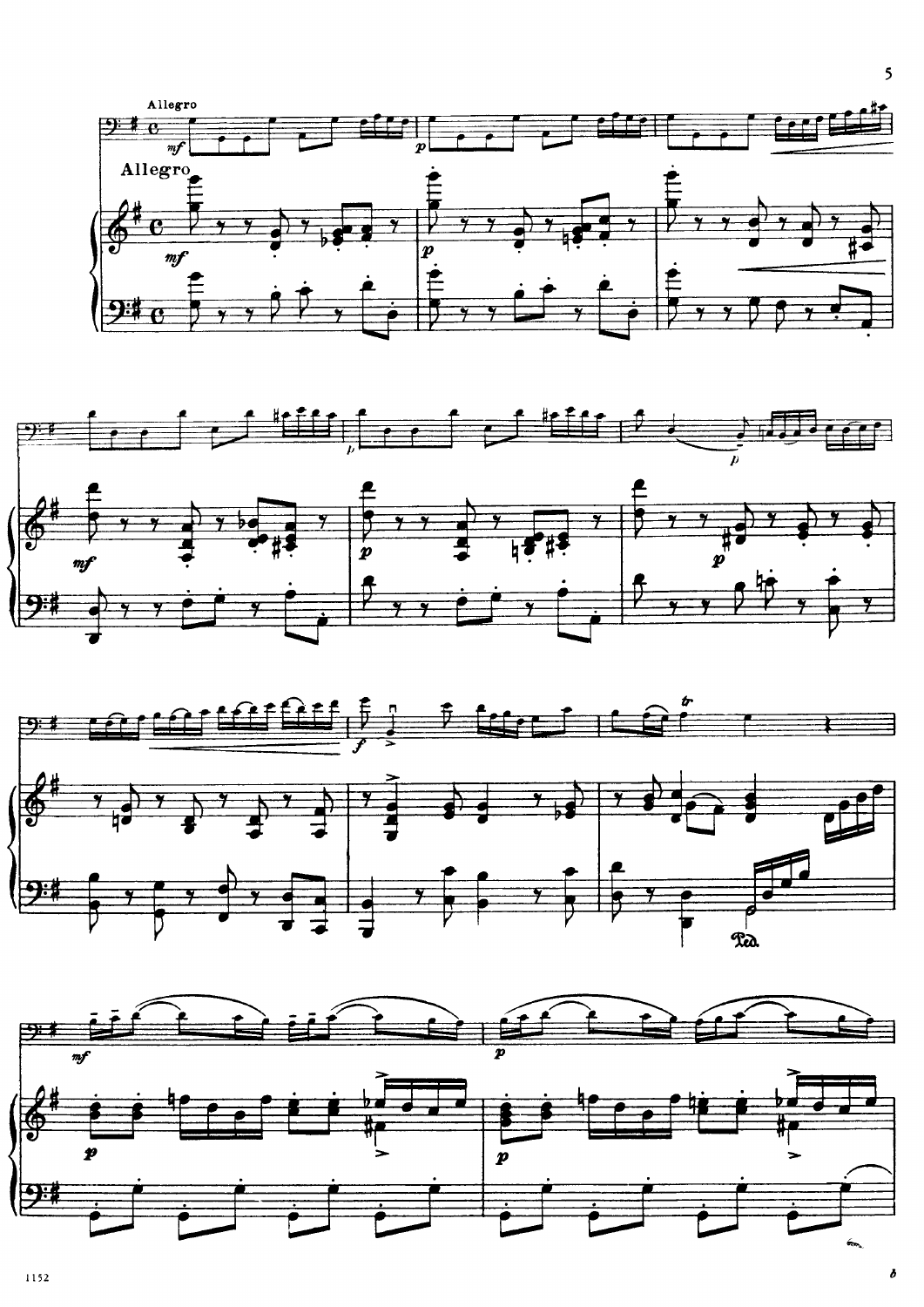





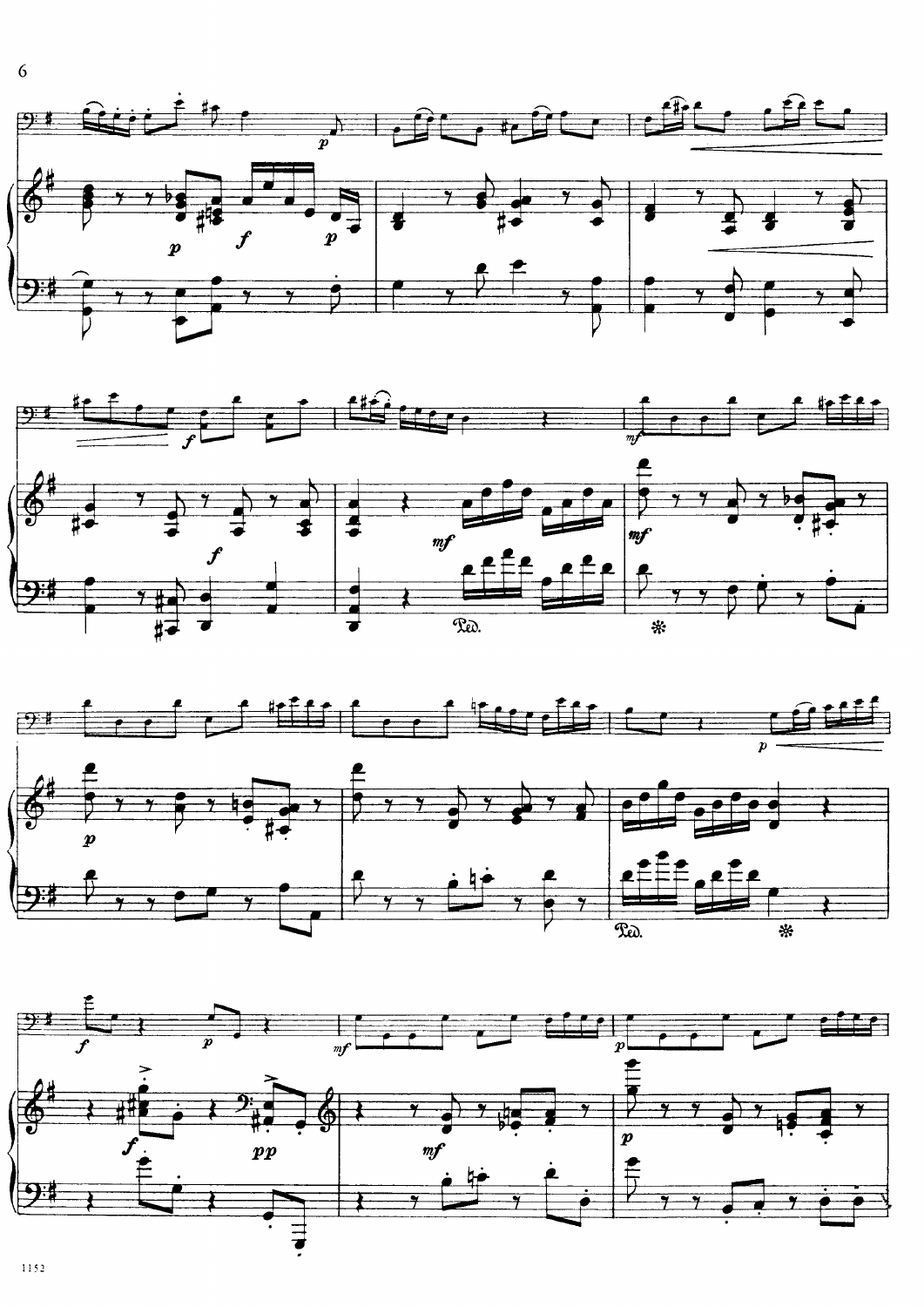





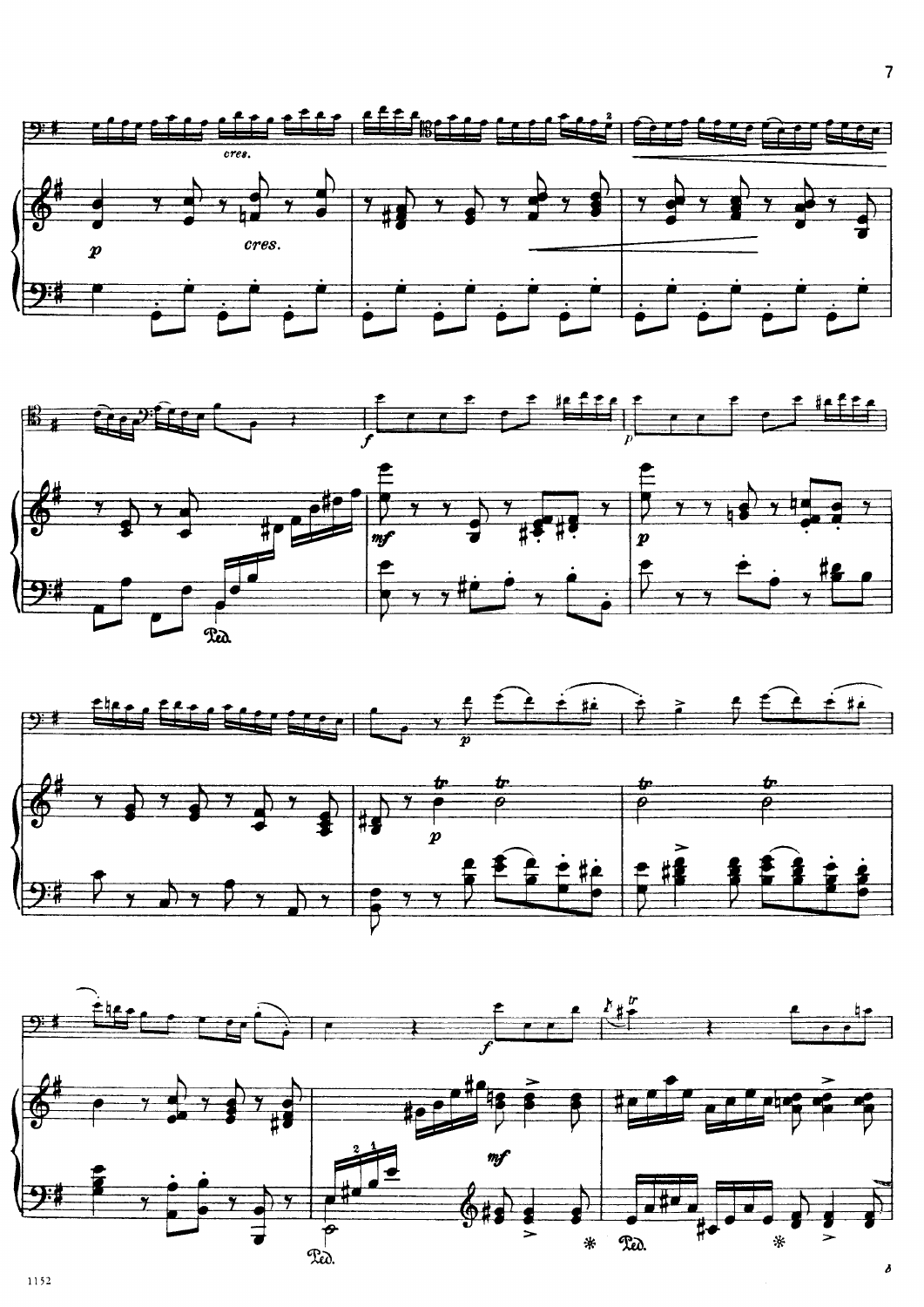





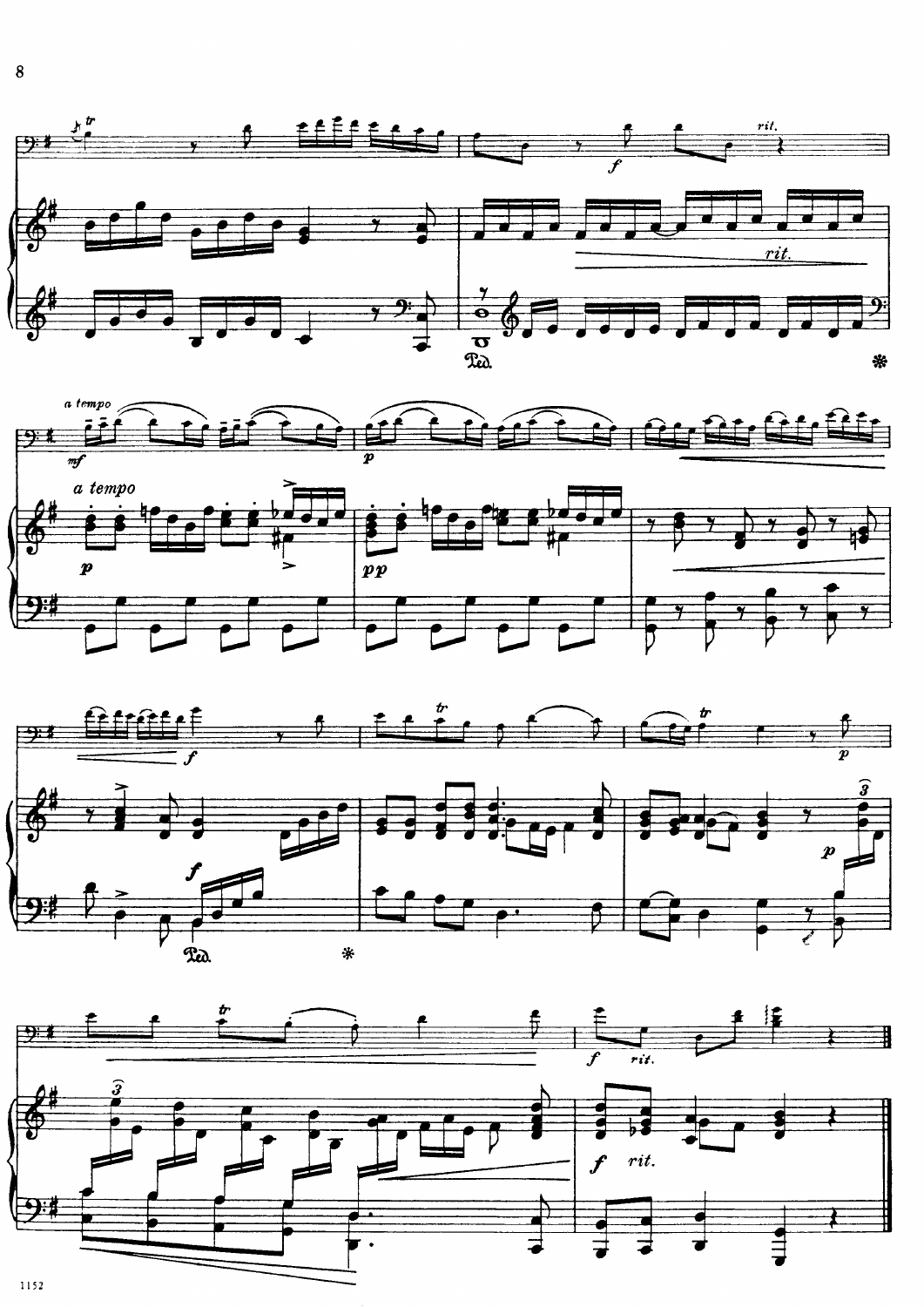





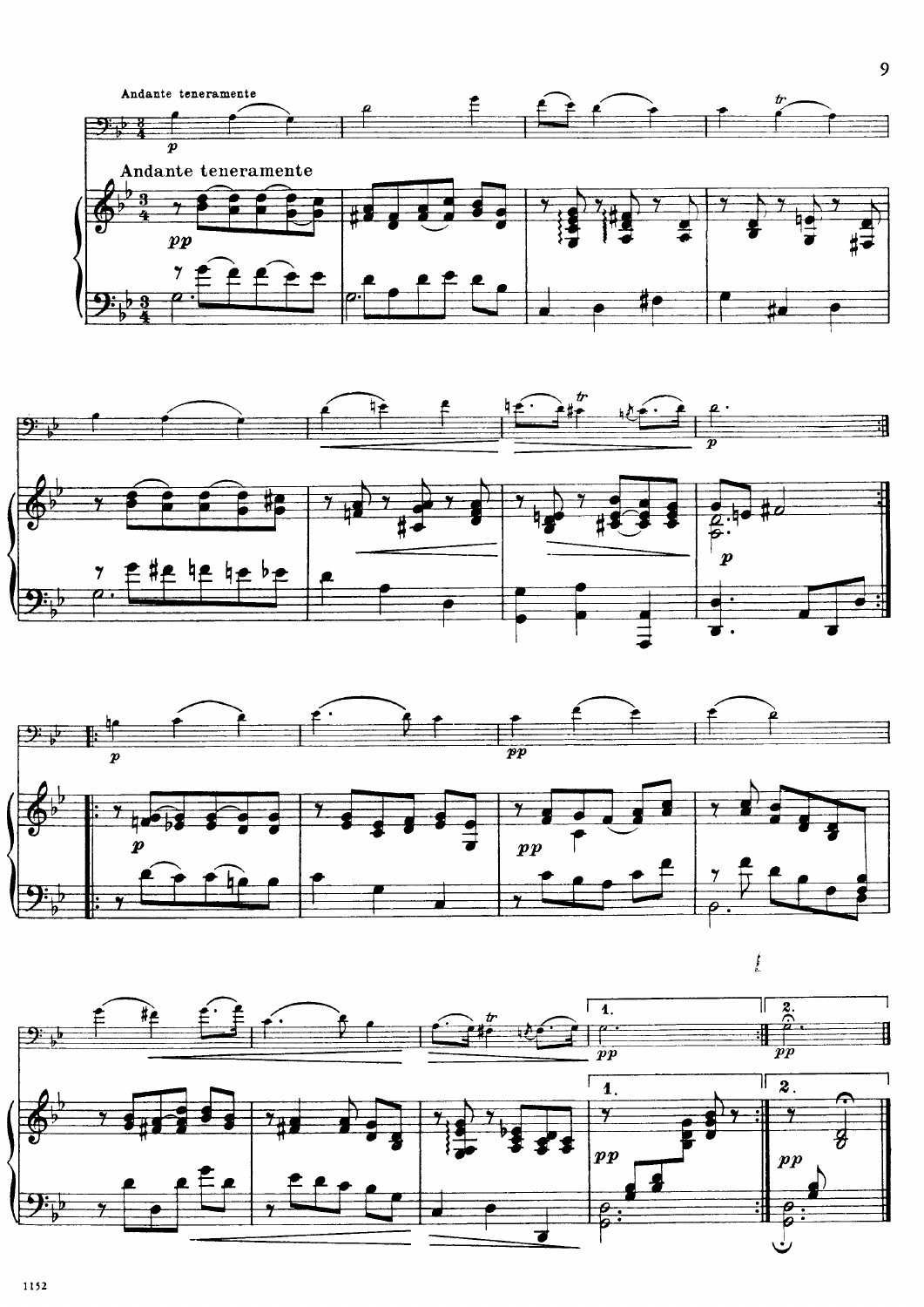





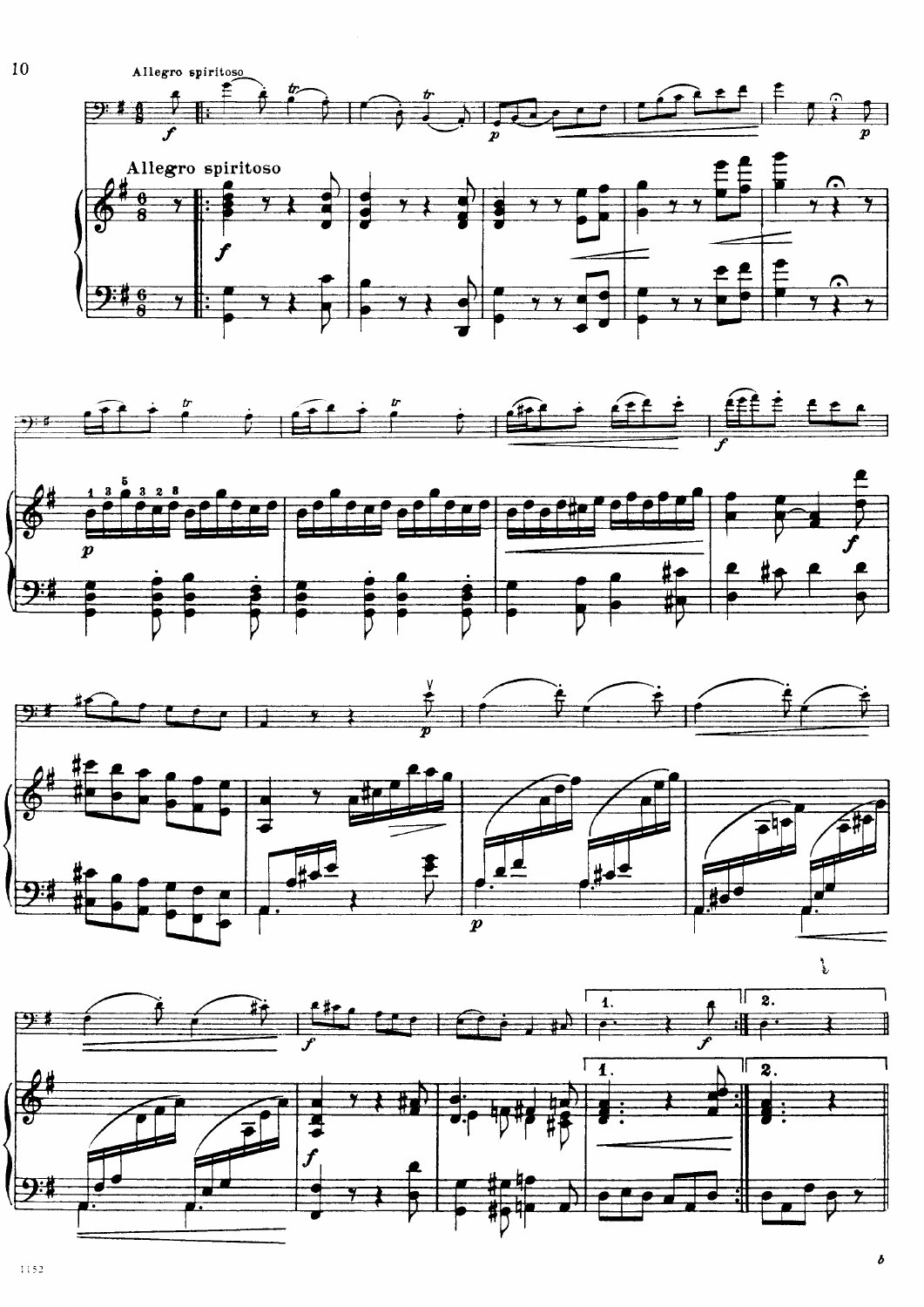